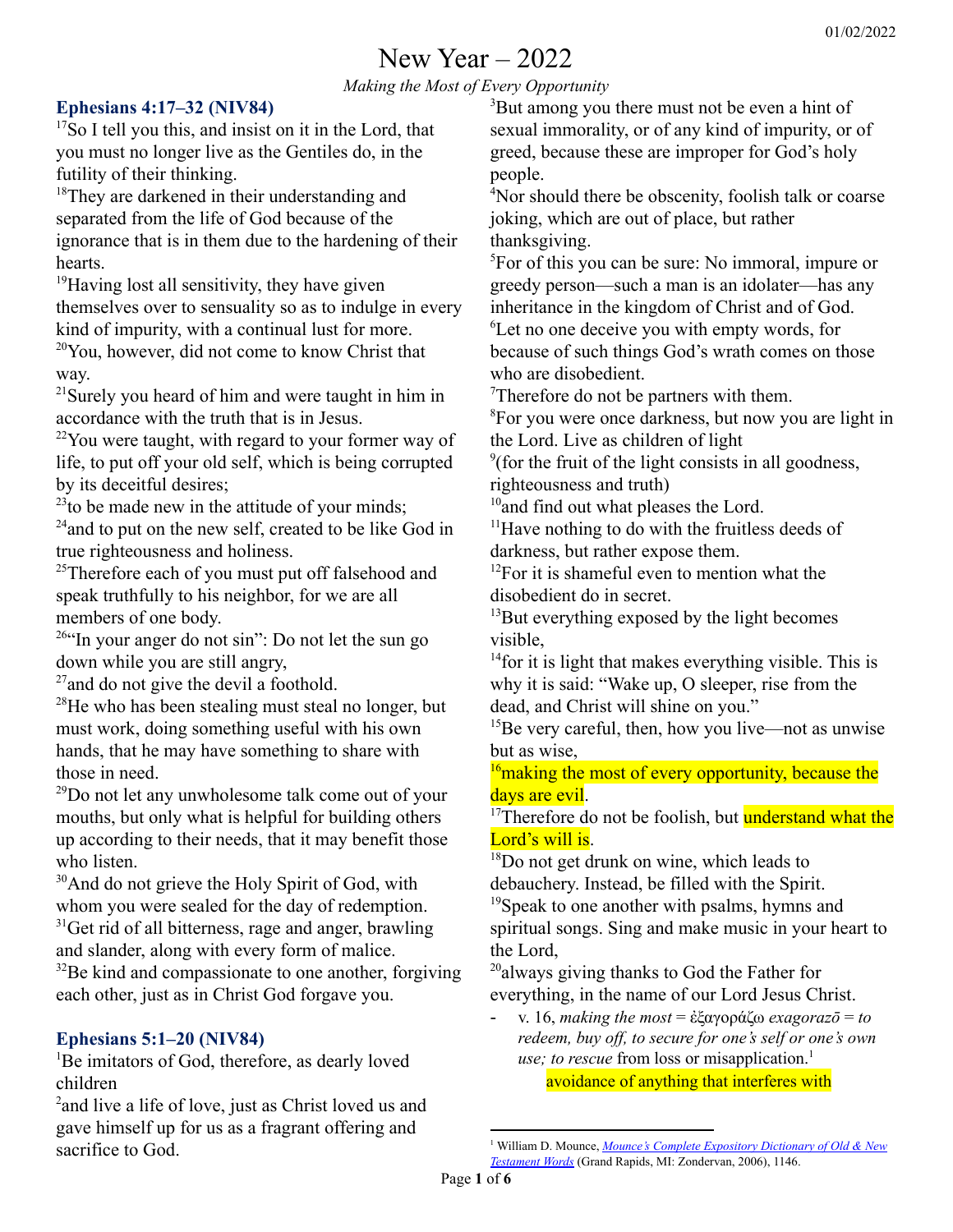#### understanding of the Lord's will<sup>2</sup>

- *opportunity* = καιρός *Kairos* ≠ *chronos*, the term for *clock time:* the continuous time that is measured in hours, minutes, and seconds. *Kairos* denotes a measured, allocated, fixed season or epoch.<sup>3</sup>

#### **Colossians 4:5–6 (NIV84)**

<sup>5</sup>Be wise in the way you act toward outsiders; make the most of every opportunity.

<sup>6</sup>Let your conversation be always full of grace, seasoned with salt, so that you may know how to answer everyone.

- V. 5, *make the most of every opportunity.* The context relates to opportunity for evangelism. 4
- In our everyday behavior, we are being carefully watched by unbelievers. The world is more interested in our walk than in our talk.

*Edgar Guest:* "I'd rather see a sermon, than hear one, any day."

The Christian's walk should correspond with his talk. It should never be said of him, "High talk, low walk."<sup>5</sup>

The average American will spend six months of his life waiting at red lights. People say, "I just don't have time to pray"—but what if they decided that at every red light they would pray for people in their fellowships, for people in their communities who don't know Jesus, for people in the world who have never heard His Name? Redeem the time! 6

#### **Psalm 90:10-12 (NIV84)**

<sup>10</sup>The length of our days is seventy years— or eighty, if we have the strength; yet their span is but trouble and sorrow, for they quickly pass, and we fly away.

- This verse, at first, appears depressing.
- Look at the last three words.

*We fly away.* Our lives do not stop after our days on earth have *quickly passed.*

<sup>11</sup>Who knows the power of your anger? For your wrath is as great as the fear that is due you.

- **Psalm 90:11 (AMP)**

<sup>11</sup>Who knows the power of Your anger? [Who worthily

<sup>5</sup> William MacDonald, *Believer's Bible [Commentary:](https://ref.ly/logosres/blvrcomm?ref=Bible.Col4.5&off=67&ctx=se+who+are+outside.+~In+their+everyday+be) Old and New Testaments*, ed. Arthur Farstad (Nashville: Thomas Nelson, 1995), 2016. <sup>4</sup> William Arndt et al., *A [Greek-English](https://ref.ly/logosres/bdag?ref=Page.p+343&off=3958&ctx=t+comes+your+way%E2%80%99.+(~The+context+of+Col.+) Lexicon of the New Testament and Other Early Christian [Literature](https://ref.ly/logosres/bdag?ref=Page.p+343&off=3958&ctx=t+comes+your+way%E2%80%99.+(~The+context+of+Col.+)* (Chicago: University of Chicago Press, 2000), 343.

New Year – 2022 *Making the Most of Every Opportunity*

connects this brevity of life with Your recognition of sin?] And Your wrath, who connects it with the reverent *and* worshipful fear that is due You?

Who but Jesus Christ knows the power of God's anger.

Aaron and Moses experienced some.

The people of Israel had experience some.

"Your [God's] wrath matches the fear that is due You." (HCSB)

## $12$ Teach us to number our days aright, that we may gain a heart of wisdom.

- This was the only Psalm that Moses wrote.
- It was written after Aaron, Moses' brother, died. Aaron was 130, when he died; Moses was 120 at the time.

Moses may have been reflecting on God's judgment on Aaron and him, when he disobeyed God by striking the rock instead of speaking to it.

*Teach us,* tells us that this is not something that comes to us naturally. We must be taught by the Lord to number our days aright, so that we can live a life that pleases God: that's wisdom.

#### **Psalm 111:10 (NIV84)**

 $10$ <sup>n</sup>The fear of the LORD is the beginning of wisdom; all who follow his precepts have good understanding. To him belongs eternal praise.

#### **Proverbs 15:33 (NIV84)**

 $33$ The fear of the LORD teaches a man wisdom, and humility comes before honor.

#### **1 Peter 2:9–3:1, 7 (NIV84)**

<sup>9</sup>But you are a chosen people, a royal priesthood, a holy nation, a people belonging to God, that you may declare the praises of him who called you out of darkness into his wonderful light.

<sup>10</sup>Once you were not a people, but now you are the people of God; once you had not received mercy, but now you have received mercy.

<sup>11</sup>Dear friends, I urge you, as aliens and strangers in the world, to **abstain from sinful desires**, which war against your soul.

<sup>12</sup>Live such good lives among the pagans that, though they accuse you of doing wrong, they may see your good deeds and glorify God on the day he visits us.  $\frac{13}{3}$ Submit yourselves for the Lord's sake to every authority instituted among men: whether to the king, as the supreme authority,

<sup>3</sup> John F. MacArthur Jr., *[Ephesians](https://ref.ly/logosres/ephmntc?ref=Bible.Eph5.16&off=925&ctx=most+of+%5bhis%5d+time.%0a~Paul+did+not+here+us)*, MacArthur New Testament Commentary (Chicago: Moody Press, 1986), 221. <sup>2</sup> William Arndt et al., *A [Greek-English](https://ref.ly/logosres/bdag?ref=Page.p+343&off=3773&ctx=+5%3a16+appropriately+~expresses+choice+in+) Lexicon of the New Testament and Other Early Christian [Literature](https://ref.ly/logosres/bdag?ref=Page.p+343&off=3773&ctx=+5%3a16+appropriately+~expresses+choice+in+)* (Chicago: University of Chicago Press, 2000), 343.

<sup>6</sup> Jon Courson, *Jon Courson's Application [Commentary](https://ref.ly/logosres/crsnappcom?ref=Bible.Col4.5&off=380&ctx=+study+such+things%2c+~the+average+American)* (Nashville, TN: Thomas Nelson, 2003), 1326.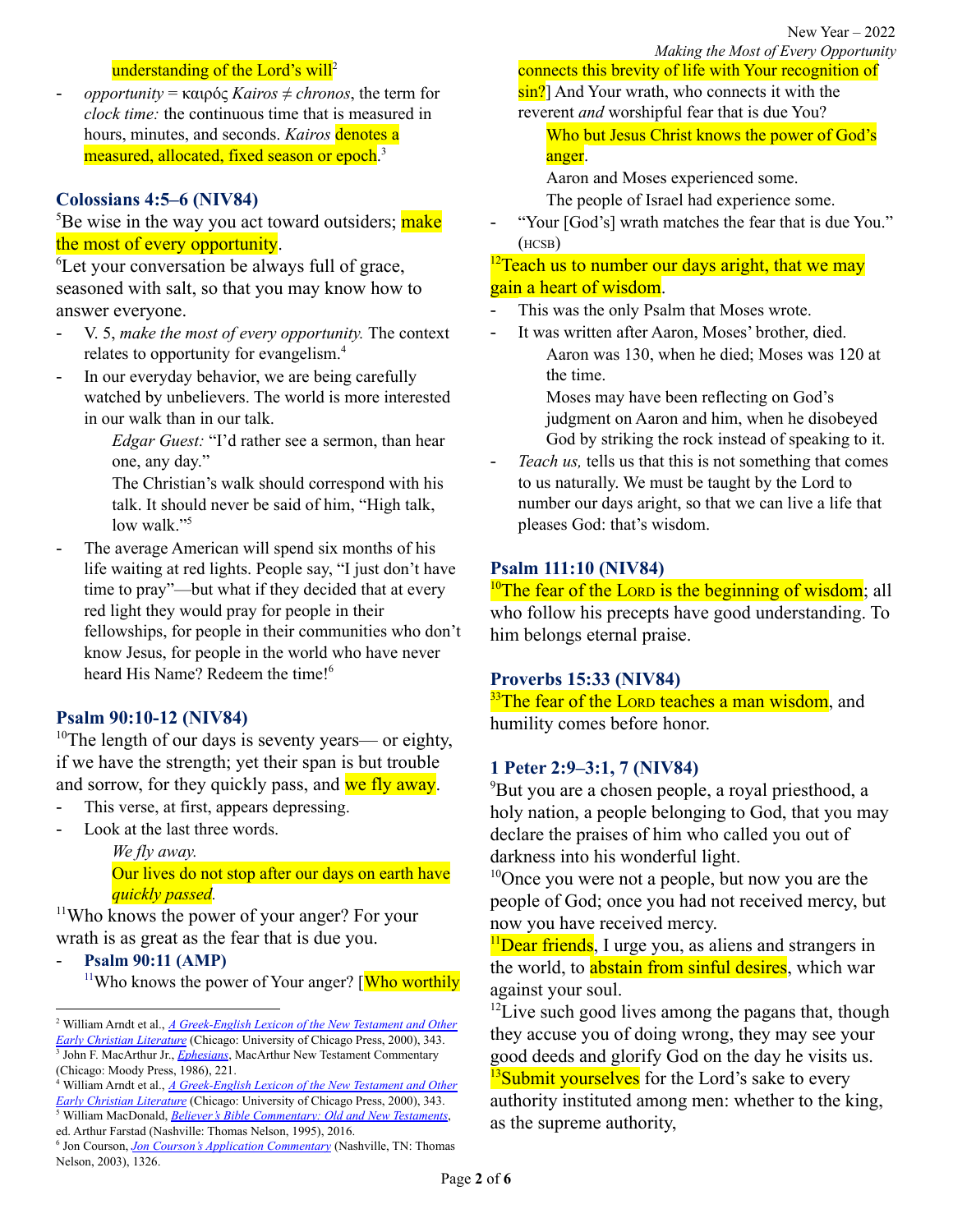$14$ <sup>14</sup> or to governors, who are sent by him to punish those who do wrong and to commend those who do right. <sup>15</sup>For it is God's will that by doing good you should

silence the ignorant talk of foolish men.

<sup>16</sup>Live as free men, but do not use your freedom as a cover-up for evil; live as servants of God.

<sup>17</sup>Show proper respect to everyone: Love the brotherhood of believers, fear God, honor the king. <sup>18</sup>Slaves, submit yourselves to your masters with all respect, not only to those who are good and

considerate, but also to those who are harsh. <sup>19</sup>For it is commendable if a man **bears up under the pain** of unjust suffering because he is conscious of God.

<sup>20</sup>But how is it to your credit if you receive a beating for doing wrong and endure it? But if you suffer for doing good and you endure it, this is commendable before God.

 $21$ To this you were called, because Christ suffered for you, leaving you an example, that you should follow in his steps.

<sup>22"</sup>He committed no sin, and no deceit was found in his mouth."

 $23$ When they hurled their insults at him, he did not retaliate; when he suffered, he made no threats. Instead, he entrusted himself to him who judges justly.

- *Entrusted* = παραδίδωμι (*paradidōmi*): Spoken of persons and things delivered over to the charge, care, or kindness of someone, in the general sense of giving up, committing, entrusting.<sup>7</sup>

<sup>24</sup>He himself bore our sins in his body on the tree,  $\frac{1}{50}$ that we might die to sins and live for righteousness;

by his wounds (*stripes,* KJV) you have been healed.

- When this Scripture is quoted, the main emphasis and thought that most people stress is *by his stripes we have been healed.*
- The emphasis of this Scripture was not physical healing. It was *living for righteousness*.
- Some writers have cited the third part of this verse to support the non-biblical doctrine that Jesus by His death made healing from any physical ailment something that every Christian can claim in this life. This is the belief that there is "healing in the atonement." The context of Isaiah 53 as well as the past tense "were healed" here implies spiritual healing from the fatal effects of sin rather than healing from present physical afflictions. Peter used healing as a

*Making the Most of Every Opportunity* metaphor for spiritual conversion, as Isaiah did.<sup>8</sup>

#### - **Mark 2:15-17 (NIV84)**

<sup>15</sup>While Jesus was having dinner at Levi's house, many tax collectors and "sinners" were eating with him and his disciples, for there were many who followed him. <sup>16</sup>When the teachers of the law who were Pharisees saw him eating with the "sinners" and tax collectors, they asked his disciples: "Why does he eat with tax collectors and 'sinners'?"

<sup>17</sup>On hearing this, Jesus said to them, "It is not the healthy who need a doctor, but the sick. I have not come to call the righteous, but sinners."

<sup>25</sup>For you were like sheep going astray, but now you have returned to the Shepherd and Overseer of your souls.

 $3.1$ Wives, in the same way be submissive to your husbands so that, if any of them do not believe the word, they may be won over without words by the behavior of their wives,

 $3.7$ Husbands, in the same way be considerate as you live with your wives, and treat them with respect as the weaker partner and as heirs with you of the gracious gift of life, so that nothing will hinder your prayers.

The context of these verses in 1 Peter was to live for God in righteousness and holiness, because of the stripes that Jesus bore *for our sins*.

*By his wounds you have been healed* is drawn from Isaiah 53:5. Peter here applies the words morally: by Christ's wounds we have been 'healed' from sin. Here again is the idea of the punishment of a substitute: the punishment deserved by us Christ took on himself and thus made us (spiritually and morally) well.<sup>9</sup>

- While we were in sin, we were dead to God and *unable* to live for Him in righteousness and holiness.
- 1 Peter 2:24 was not intended to be a verse that stressed faith to bless *you,* by believing that you have *a right* to claim healing for yourself due to the stripes that Jesus bore.
- These Scriptures emphasize a *submission* to authority and to God *in the same way* that Jesus *entrusted* Himself to God, the Father.

*Dear friends,* submit yourselves (2:11, 13) *Slaves¸* submit yourselves (2:18) *Wives,* in the same way be submissive (3:1) *Husbands,* in the same way be considerate (3:7)

<sup>8</sup> Tom Constable, *Tom [Constable's](https://ref.ly/logosres/gs-tc-notes?ref=Bible.1Pe2.24&off=682&ctx=ife+of+sinning.%E2%80%9D106%0a~Some+writers+have+ci) Expository Notes on the Bible* (Galaxie Software, 2003), 1 Pe 2:24.

<sup>9</sup> Wayne A. Grudem, *1 Peter: An Introduction and [Commentary](https://ref.ly/logosres/tntc81pe1us?ref=Bible.1Pe2.24&off=2262&ctx=tification+of+life.%0a~By+his+wounds+you+ha)*, vol. 17, Tyndale New Testament Commentaries (Downers Grove, IL: InterVarsity Press, 1988), 140.

<sup>7</sup> Spiros Zodhiates, *The Complete Word Study [Dictionary:](https://ref.ly/logosres/wsntdict?ref=GreekStrongs.3860&off=1974&ctx=%3a24%2c+26%2c+28).%0a(III)+~Spoken+of+persons+an) New Testament* (Chattanooga, TN: AMG Publishers, 2000).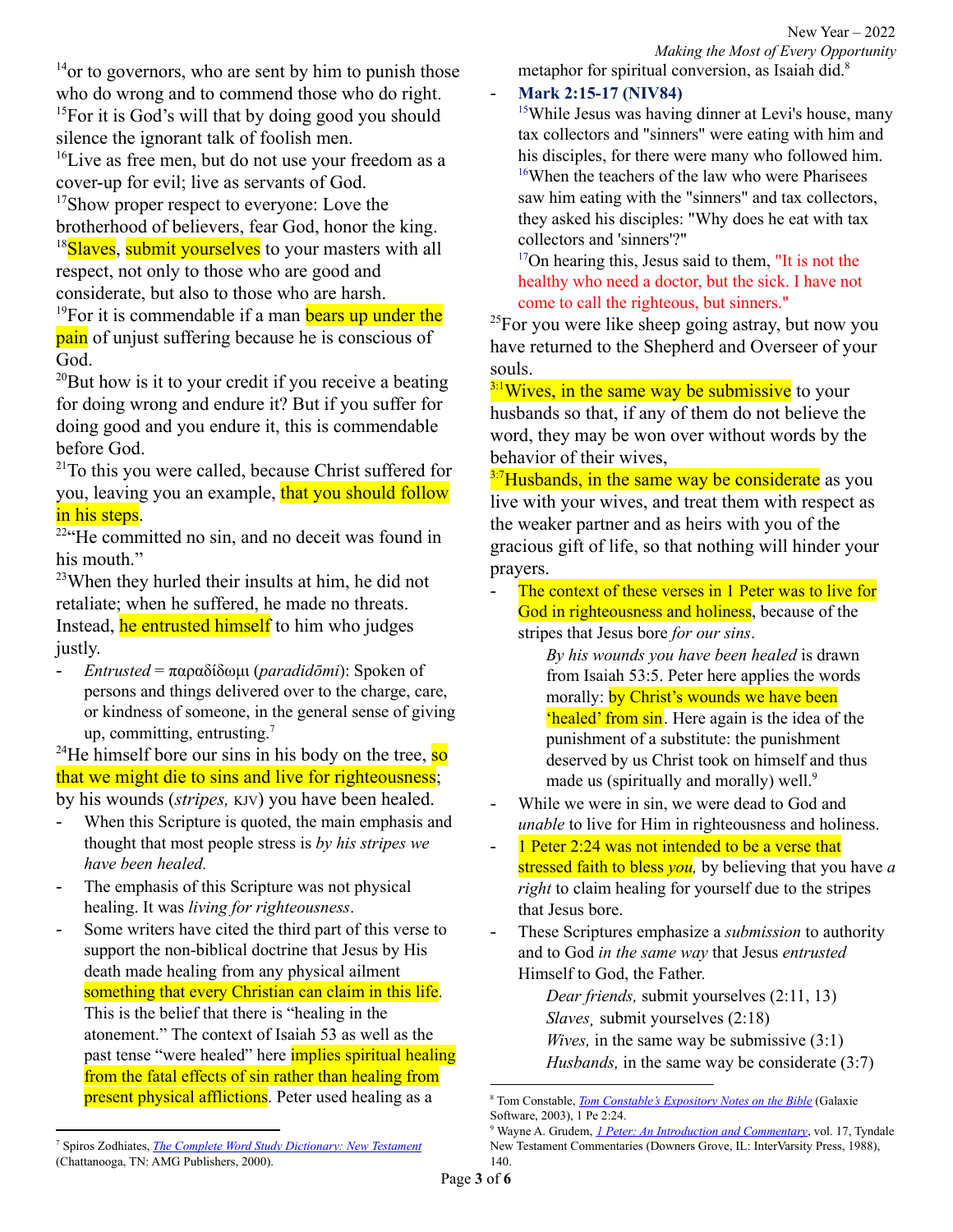- When a person takes 1 Peter 2:24 out of context, confessing and claiming a healing for themselves or someone else, they often stop living for righteousness and become disillusioned when they're not healed.
- Ask that person, how much time have they committed to believing and asking God for the ability to:

*abstain from sinful desires* (2:11)

*live good lives* among the pagans (2:12) *submit to every authority* for the Lord's sake (2:13)

*submit* to their masters with all respect including those who are harsh (2:18)

*suf er for doing good* and *endure it* (2:20)

*follow in Jesus'steps* (2:21)

*not retaliate* when insulted;

*make no threats* when suffering for righteousness' sake (2:23)

*die to sins* and *live for righteousness* (2:24) *be submissive* to their husbands (3:1) *be considerate* to their wives (3:7)

## **2 Corinthians 5:15 (NIV84)**

<sup>15</sup>And he died for all, that those who live should no longer live for themselves but for him who died for them and was raised again.

- The message of the Gospel is to bless *others*.
- Scripture was not intended to be a make-up of formulas and incantations to move God to bless *us.*
- Scriptures were never intended to be used as a "self-centered" wish book, where gifts are claimed by picking and choosing various Scripture verses out of context and professing them in prayer or declaration.

# **Ephesians 2:10 (NIV84)**

 $10$ For we are God's workmanship, created in Christ Jesus to do good works, which God prepared in advance for us to do.

A believer's sanctification and good works were ordained before time began. 10

## **Colossians 1:9–10 (NIV84)**

<sup>9</sup>For this reason, since the day we heard about you, we have not stopped praying for you and asking God to fill you with the knowledge of his will through all spiritual wisdom and understanding.

 $10$ And we pray this in order that you may live a life worthy of the Lord and may please him in every way: bearing fruit in every good work, growing in the knowledge of God,

The Book of Colossians was written around 60 AD. It stressed that Christ was *sufficient* for all we needed for salvation and sanctification. We do not need to honor certain days, feasts, and diets to earn a right place with God, which were mandates encouraged by a false doctrine the Colossian Christians were being exposed to.

Paul never visited Colosse. The Colossian church was founded by Epaphras (1:7).

- When we are filled with the *knowledge* of *God's will,* we know what is required of us to live a life worthy of the Lord and on how to please Him. Without knowing God's will, we would only be guessing, at best, on what it takes to please God and live a life worthy of Him.

> Knowledge of God is progressive; it is not attained at the new birth or later all at once.

- We must know God's will in order to live a life that pleases and honors God. The result will be fruitfulness in every good work.
- *Prayer request:* that God would fill you with the knowledge of His will in order that you may live a life worthy of the Lord and to live life that pleases him.

How? By bearing fruit in every good work.

- Some good works, although are good, do not end up being fruitful.
- Paul's prayer was that every good work that you do bear fruit.
- Spiritual fruit is the by-product of a righteous life. Some examples of spiritual fruit are:

leading people to Christ (1Co 16:15), praising God (Heb 13:15), giving money (Ro 15:26–28), living a godly life (Heb 12:11), and displaying holy attitudes (Gal 5:22, 23). 11

# **1 Thessalonians 4:1–8 (NIV84)**

<sup>1</sup>Finally, brothers, we instructed you how to live in order to please God, as in fact you are living. Now we ask you and urge you in the Lord Jesus to do this more and more.

<sup>2</sup>For you know what instructions we gave you by the authority of the Lord Jesus.

<sup>3</sup>It is God's will that you should be sanctified: that you should avoid sexual immorality;

<sup>4</sup> that each of you should learn to control his own body in a way that is holy and honorable,

<sup>10</sup> John F. MacArthur Jr., *The [MacArthur](https://ref.ly/logosres/macartsbnasb?ref=Bible.Eph2.10&off=257&ctx=Like+his+salvation%2c+~a+believer%E2%80%99s+sanctif) Study Bible: New American Standard [Bible.](https://ref.ly/logosres/macartsbnasb?ref=Bible.Eph2.10&off=257&ctx=Like+his+salvation%2c+~a+believer%E2%80%99s+sanctif)* (Nashville, TN: Thomas Nelson Publishers, 2006), Eph 2:10.

<sup>11</sup> John F. MacArthur Jr., *The [MacArthur](https://ref.ly/logosres/macartsbnasb?ref=Bible.Col1.10&off=257&ctx=+Ro+1%3a13%3b+Php+4%3a17.+~Spiritual+fruit+is+t) Study Bible: New American Standard [Bible.](https://ref.ly/logosres/macartsbnasb?ref=Bible.Col1.10&off=257&ctx=+Ro+1%3a13%3b+Php+4%3a17.+~Spiritual+fruit+is+t)* (Nashville, TN: Thomas Nelson Publishers, 2006), Col 1:10.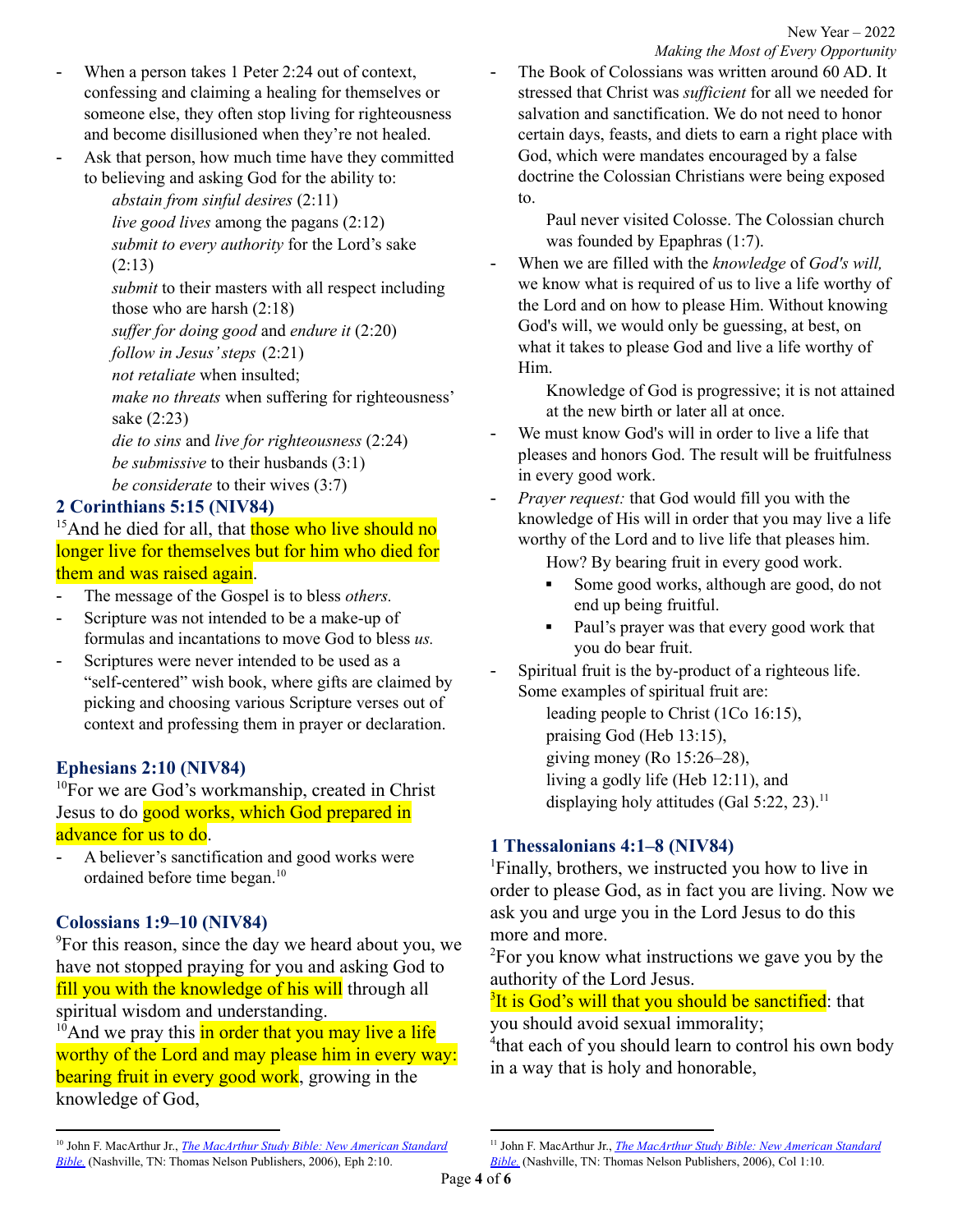<sup>5</sup>not in passionate lust like the heathen, who do not know God;

<sup>6</sup> and that in this matter no one should wrong his brother or take advantage of him. The Lord will punish men for all such sins, as we have already told you and warned you.

<sup>7</sup>For God did not call us to be impure, but to live a holy life.

<sup>8</sup>Therefore, he who rejects this instruction does not reject man but God, who gives you his Holy Spirit.

- It is God's will that you should be sanctified. *Sanctification:* The work of the Holy Spirit that separates believers in Jesus from the world; at the time of saving faith in Jesus, the believer is made a saint; therefore, all believers are saints. The believer participates with the Spirit in a process of transformation that continues until glorification. The goal of sanctification is progressive conformity to the image of Jesus Christ. 12
- *- How are we to be sanctified?*
- V. 3, *Avoid sexual immorality*, which entails learning to control you own body in a way that is *holy* and *honorable,* not in passionate lust, which could be used as means to wrong or take advantage of other Christians.

*Holy* (*Sanctification,* KJV) means to be set apart from sin to God.

*Honor* is the result of separation from sin.

- V. 6, Don't wrong or take advantage of another Christian by *showing respect for their bodies* as temples of the (Holy) Spirit and instruments of service to Christ.

> Any sexual activity that deviates from the monogamous relationship between a husband and a wife is immoral by God's standard.<sup>13</sup>

## **Hebrews 13:4 (NIV84)**

<sup>4</sup>Marriage should be honored by all, and the marriage bed kept pure, for God will judge the adulterer and all the sexually immoral.

## **1 Thessalonians 4:6 (NASB)**

<sup>6</sup> and that no man transgress and defraud his brother in the matter because the Lord is *the* avenger in all these things, just as we also told you before and solemnly warned *you.*

- *Transgress* means "to sin against," which includes the concept of stepping over the line and exceeding the

*Making the Most of Every Opportunity* lawful limits. In some modern Scripture translations, such as the *New King James Version* and the *New International Version*, the translators provide further insight by rendering *transgress*, "take advantage of."

- *Defraud* means to selfishly, greedily take something for personal gain and pleasure at someone else's expense. The definition includes the notion of taking advantage of someone in *the matter* of sexual sin.

> Whenever believers seek to satisfy their physical desires and gain sexual pleasure at the expense of another believer, they have violated this command. 14

This has become an increasing concern in churches today that have embraced the liberal ideology of tolerance without any absolutes concerning moral purity. It's more about God's *love* and not His *holiness.*

## **2 Corinthians 5:6–10 (NIV84)**

<sup>6</sup>Therefore we are always confident and know that as long as we are at home in the body we are away from the Lord.

<sup>7</sup>We live by faith, not by sight.

<sup>8</sup>We are confident, I say, and would prefer to be away from the body and at home with the Lord.

<sup>9</sup>So we make it our goal to please him, whether we are at home in the body or away from it.

 $10$ For we must all appear before the judgment seat of Christ, that each one may receive what is due him for the things done while in the body, whether good or bad.

If your goal in life is to please God, you must know what pleases Him. In fact, God commands us to find out what pleases Him (Ephesians 5:10).

## **1 Timothy 2:1–4 (NIV84)**

<sup>1</sup>I urge, then, first of all, that requests, prayers, intercession and thanksgiving be made for everyone—

<sup>2</sup>for kings and all those in authority, that we may live peaceful and quiet lives in all godliness and holiness. <sup>3</sup>This is good, and pleases God our Savior,

<sup>4</sup>who wants all men to be saved and to come to a knowledge of the truth.

- Pray that our leaders may be saved. This is good, and pleases God our Savior.
- As we go through this year, may the Lord give you His grace to resist the temptation to murmur, complain, mock and ridicule your leaders, especially the ones that you do not approve of. Instead, may the Lord bless

<sup>12</sup> *The Holy Bible: Holman [Christian](https://ref.ly/logosres/hcsb?art=bull.saint) Standard Version.* (Nashville: Holman Bible Publishers, 2009).

<sup>13</sup> John F. MacArthur Jr., *1 & 2 [Thessalonians](https://ref.ly/logosres/mntc12th?ref=Bible.1Th4.3&off=2485&ctx=%3b+Rev.+2%3a21%3b+9%3a21).+~Any+sexual+activity+)*, MacArthur New Testament Commentary (Chicago: Moody Press, 2002), 108, 104.

<sup>14</sup> John F. MacArthur Jr., *1 & 2 [Thessalonians](https://ref.ly/logosres/mntc12th?ref=Bible.1Th4.6a&off=762&ctx=the+matter.+Defraud+~means+to+selfishly%2c+)*, MacArthur New Testament Commentary (Chicago: Moody Press, 2002), 109-110.